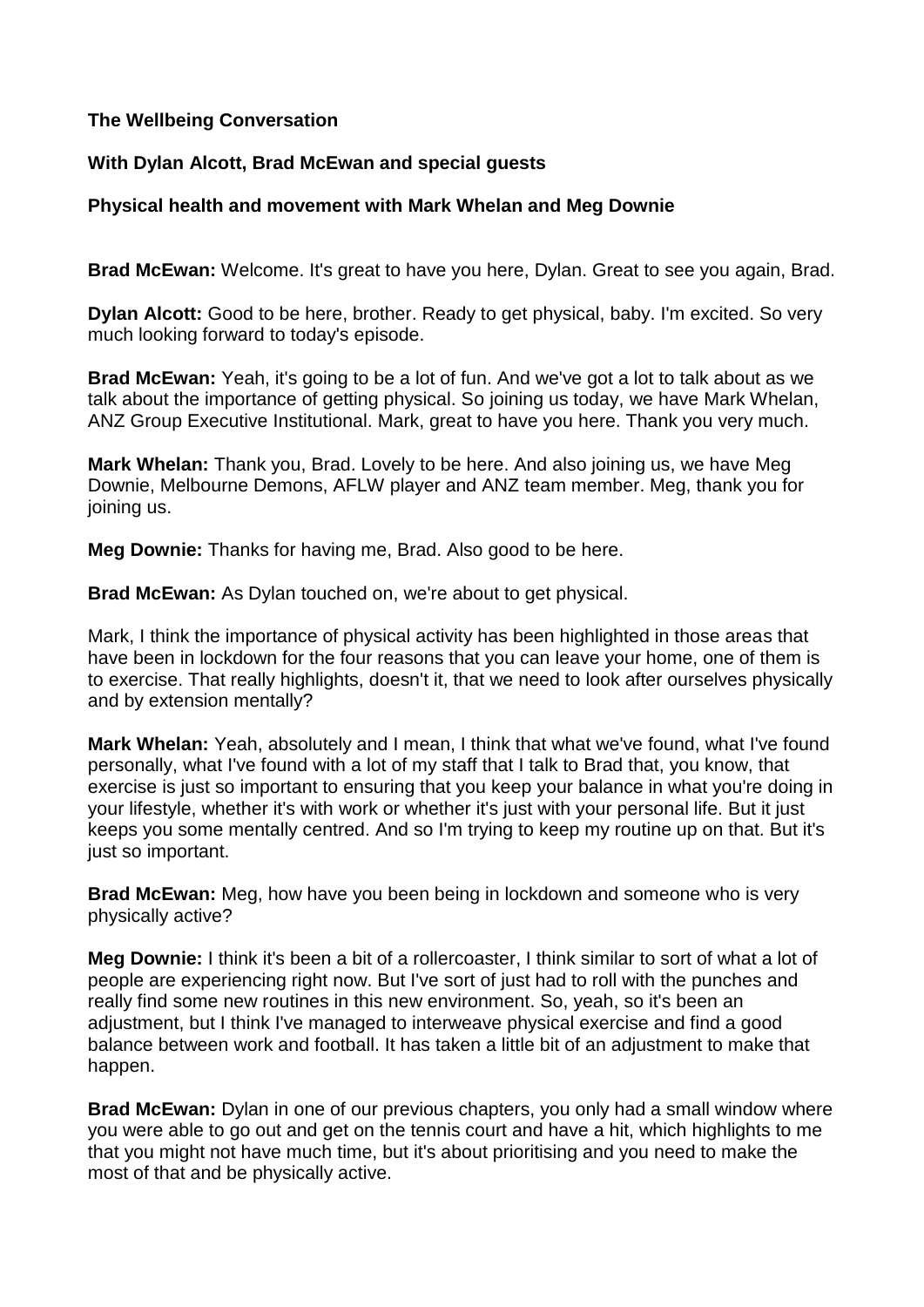**Dylan Alcott:** Yeah, exactly right Brad and you might think because Meg and I are professional athletes right, getting out of bed and going to exercise, is easy at the moment through a pandemic. I can tell you bloody hard for us as well. It's very easy sitting on the couch and, you know, you fall into the trap whereby once your routine is broken, you start sometimes bad habits and things like that. And I you know, I probably sat on the couch more than I ever have because I've been forced to. And the one thing I learn is when I'm not physically active, jeez, it affects my mental wellbeing as well. There is such a correlation between getting out and about and then feeling not only feeling physically healthy, but, you know, feeling mentally centred as Mark said. It's tough. It's tough when you can't get out and doing it. And as you said this, it shows how much we have to prioritise being physically active because of how much it benefits you holistically. And, you know, I've been very lucky that throughout the lockout, in certain areas, I've been able to play tennis. But when I had a six week break where I couldn't have a hit, I missed it so much. Like it made me realise how important it is to me, how important it is to get out and be active, you know, to be fit, to be healthy and get out and do some exercise. And I never really thought about it as much. I just did it because it was a part of my life. But now I realise how much it helps me become the best version of me that I can become.

**Brad McEwan:** So have we all had to be a little bit creative, especially during lockdown? Mark, we'll start with you if you can't go to the gym. What do you do instead?

**Mark Whelan:** Yeah, absolutely, Brad. I mean, I'm an early starter normally, and so I get into the office around 6:00 a.m. and I do that because there is gym actually underneath the office. And so I'm able to work out for an hour, then be operational at work by seven o'clock. But obviously, with gyms shut during this, COVID situation, I've had to change that up because what I found was I was still going in at the same time. My body clock is waking up and I'd go into the office, but I wouldn't exercise I'd just start work. And so I found I was getting really pretty flat over that. So what I've done now is I'm exercising at home doing something a bit shorter, not as much and running now and then I head back into the office, so it just works better for me now.

**Brad McEwan:** Meg and Dyl, we'll start with you, Meg. What have you been doing to be creative? Because, yes, you can't do some things, but you can do other things?

**Meg Downie:** Yeah, I think so. I guess there's the training element of my I guess my football career that I've had to adjust and make sure I'm fitting in time for that. And I've made a couple of adjustments around my working schedule and ANZ offers me some really great flexibility. So I make the most of that. And I split my Tuesdays and Thursdays in half. So I do half days on those days and get my training in on those days. But yeah, my I mean I'm used to having access to a really sort of well-equipped gym and really sort of great facilities for running and I'm white so all that sort of thing. So I've had to be very creative in terms of how I've used some different pieces of equipment to do my weights. At the moment, I'm actually using we've got a wood fire here so I'm actually using a piece of a piece of wood, to do some squats and some lunges with so yeah, it must look pretty silly, but it does it does the job. But yeah, there's been other things where I've had to sort of make adjustments.

**Meg Downie:** And, you know, it's not just about my training, as I mentioned, you know, getting into the gardening a little bit more outside and, you know, just to sort of get a little bit more movement in my life now that, you know, everything's sort of contained within the four walls of my house.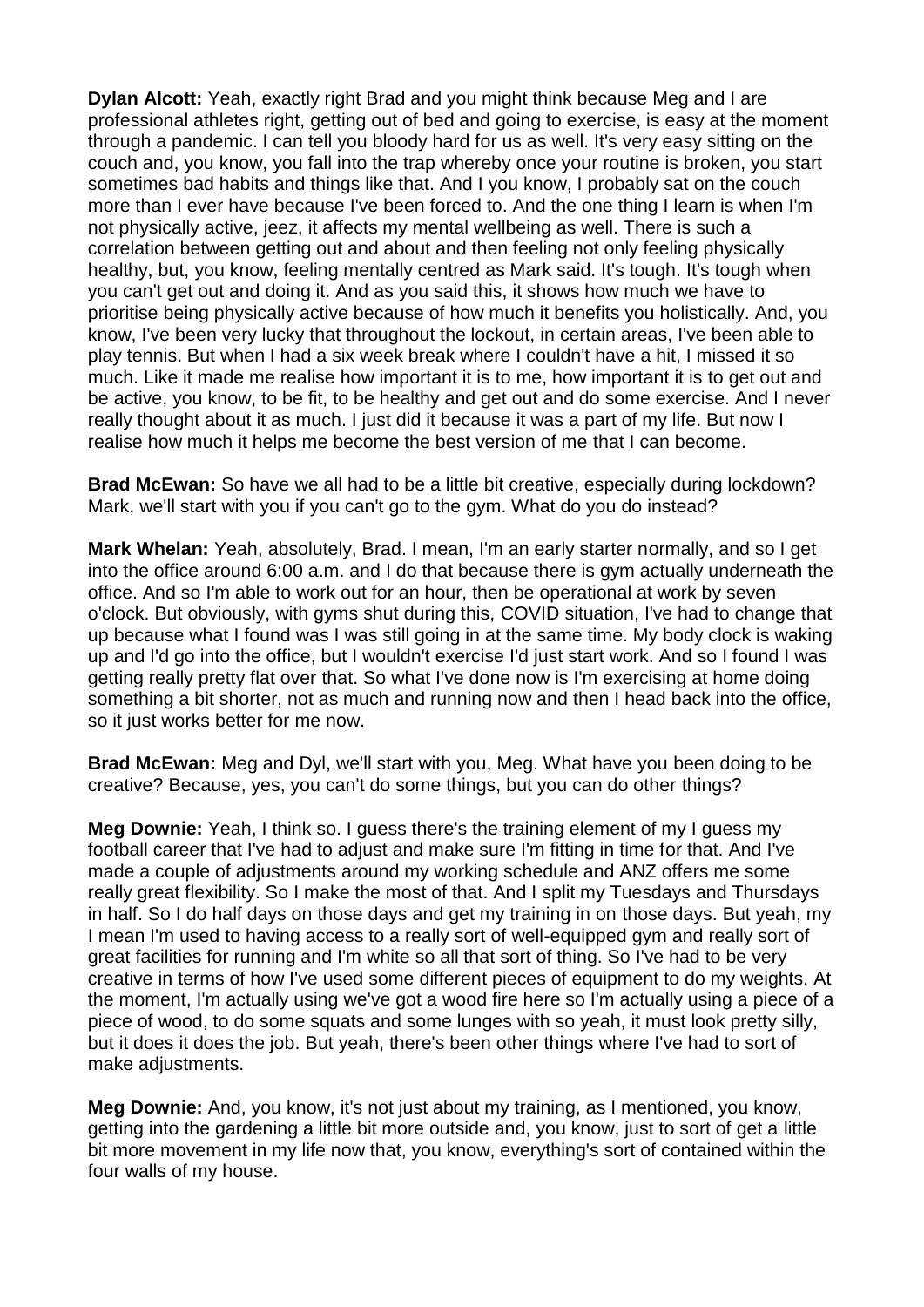### **Brad McEwan:** Yeah. And what about you Dyl?

**Dylan Alcott:** It's been tough. What I've been missing, apart from having gyms, is not having access to someone help me. It's really hard, obviously, being in a wheelchair, setting up gym equipment and doing all kinds of things. So having a trainer is really important. So eliminating that out of my life has been pretty tough. I've got some dumbbells that I reckon are from the 1970s, so I'm feeling super Arnold Schwarzenegger in his pump days, you know, probably not as big. And I mean, obviously, not having the tennis courts has been really, really tough. So I had to try and find other ways to do conditioning. I tell you what I have been doing, I've been doing track work, so at a running track. Whoever chose to do athletics as a sport, they must have a screw loose. It is so painful. Oh, I'll take the strawberries and cream at Wimbledon any day over doing the athletics stuff. I'm telling you.

But I've actually kind of enjoyed also trying to find other ways to train and so finding ways to adjust and work at home have been so important to me because I did go through a patch where I was probably a bit too lazy and I felt the effects not only physically and mentally as well.

**Brad McEwan:** So on that new question for all of you, Mark, I'll start with you. Can you describe your behaviour and mindset when you don't get to do physical exercise?

**Mark Whelan:** Yeah, I mean, there's probably two things that would jump to mind on that for me. One, significantly more or less productive in that, you know, I my mind wanders and I find that tasks that would normally take me a shorter amount of time, I'm sort of going back over a lot. And it makes for a really long day. I just find it just disrupts the whole day. And I exercise mornings. So it's really important to me that I get that done because I do find that I'm significantly more effective. Things get done quickly.

**Mark Whelan:** Second thing is I just sleep better. The other issue that we're finding a lot of people is this anxiety that's around with this COVID-19 thing means that a lot of people's sleep patterns are already under stress because of anxiety. I find that if I don't exercise then, my sleep patterns completely change and I'm awake early so they're the two things that would jump out at me Brad.

**Brad McEwan:** Meg, being honest, sharing a little bit of yourself. How are you if you're not doing any physical activity?

**Meg Downie:** I find that my mind's not as clear so you know when I'm trying to work as in ANZ work. I'm just not quite good at problem solving if I haven't sort of had some time to exercise and clear my mind. I think, yeah, it sort of stops my ability to be as present as well. I find exercise is really it's something that really sort of brings you into the moment. And yeah, just like I said, sort of allows your mind to be cleared. So without that yeah I don't think I'm quite as efficient or able to problem solve quite as well. And it also just lifts my mood generally exercising in the morning is just one of the best ways to start the day.

**Brad McEwan:** What about Dylan, if the outlet for so many people now is physical activity, but if you're doing it so often because you need that outlet a lot, have you had an experience where you just overdoing it and you causing yourself more harm because you need to pullback?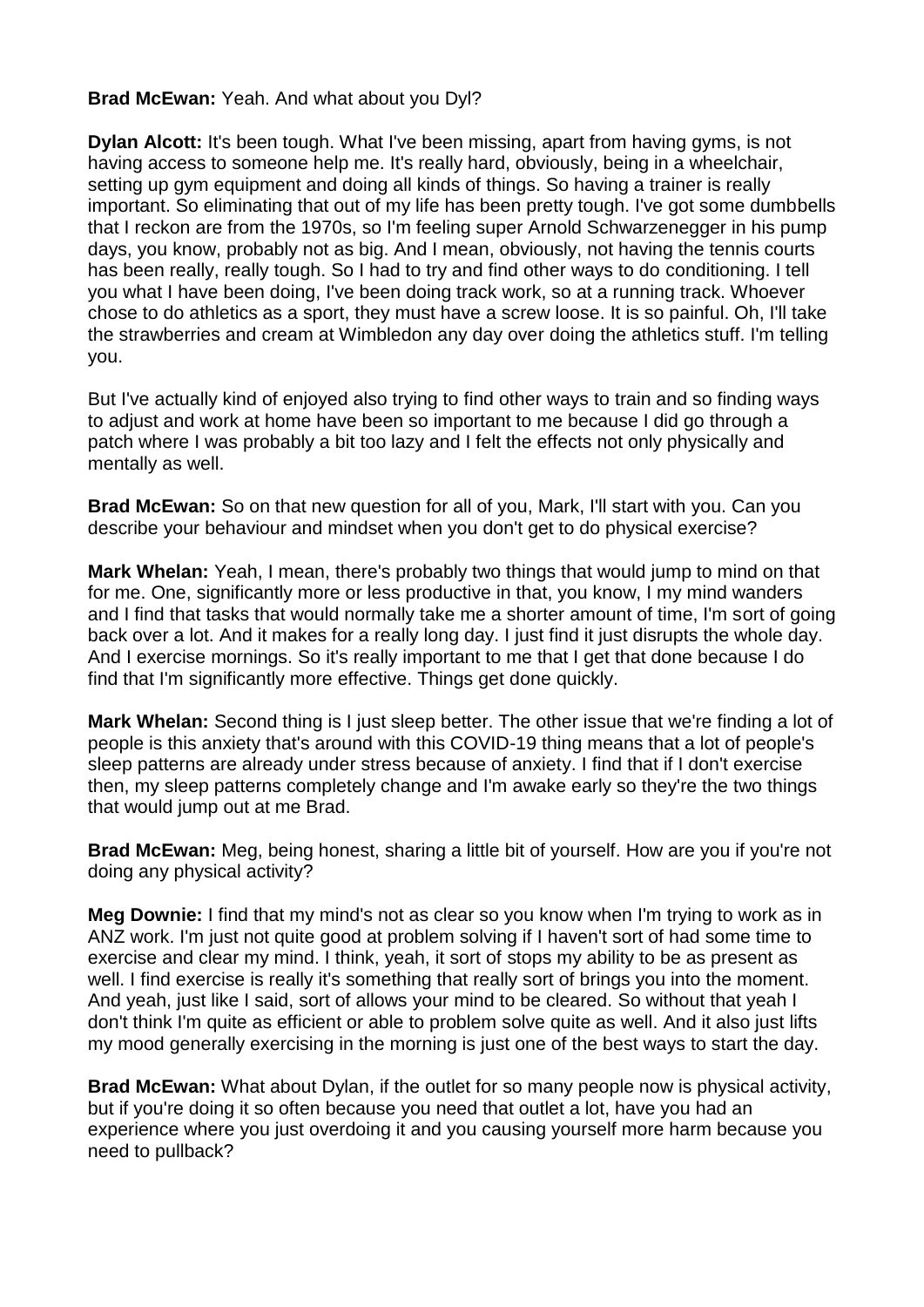**Dylan Alcott:** Yeah, I think I look at my beautiful dog Sauce, I think he looks at me and says, Dad, please don't take me for another walk. Like, I think we're just using it as an outlet to get out and about. I will say Mark and Meg you guys you got said a lot better than I am when I haven't exercised. I'm grumpy, I'm a grumpy dude if I don't get out and about and get some fresh air I've realised. But there is a there is a point, you're right Brad about overdoing it. You've got to look after your body, especially at the moment. I know this happened to my brother. People are running more than they ever have. And I know I'm no expert in running. So I'm not giving running advice because my writing skills aren't great. But they're actually starting a lot of soft tissue injuries because people have gone from nothing to running 10K. There's an incredible app called Strava, which is like Instagram for runners and everyone's on there and they're trying to outdo each other and they're probably doing it a little bit too much.

You've got to get a balance. But there is just something so beautiful and refreshing about getting fresh air, isn't there? I could just immediately makes you feel like a better person.

**Brad McEwan:** And Mark, you're a very outdoorsy person. You like getting out there amongst nature. And no doubt that's passed on through your family. I mean, it's hard to describe how good it is to get out there getting the sun walk through the trees.

**Mark Whelan:** Yeah, absolutely. And I would add to what Dylan said, definitely grumpy if there's no doubt if you don't exercise I am very much in that camp Dyl. So very good point. Look, I've always liked outdoor exercise, and I'm only doing more of the gym these days simply because it's more efficient. But ultimately, for me, if you can get out and just, you know, go for long walks, what I've done a number of the Oxfam walks in and, you know, there are 100kms. And the amount of training you need to do to be able to do that is enormous for me. Being out, getting out with other people, if you can, and you're allowed to these days and then, you know, you're not only getting closer to nature, the fresh air is fantastic. You do get invigorated.

**Brad McEwan:** Meg you had a great start in life in regards to being amongst nature, I think you lived in one of the most serene sounding towns or districts in Australia. Tell everyone where you grew up and what a lovely place that was. And I believe you used to get to school a very interesting way.

**Meg Downie:** Yes. Yeah. This is a story I do like telling people but no I grew up in a little country town in West Gippsland, called Shady Creek, my farm that I grew up on was a dairy farm and it actually was on the Shady Creek as well. So it's a very small little area. And I went to primary school, there' was about 30 kids in my primary school. About 10 per cent of that population was made up by myself and my three brothers. So very little school. But yeah, we used to my brothers and I, we used to ride our horses to school in the morning. So, yeah, it was a really, I guess, different experience. But yeah, it's something that I do like telling people because it's obviously quite unique.

Farm life for me growing up on a dairy farm was just an awesome experience. And I think it really taught me as a kid how to use the environment as a bit of an adventure and to come up with a different set of creative ways to get it to spend my time, whether that was helping Dad milk the cows or being a kid, you know, building cubby houses or, you know, there was just so many ways in which I entertained myself with my brothers out on the farm. And I think it's I feel I sort of draw on those experiences now during COVID in particular, because you've got to have a degree of creativity with your time and find creative ways to get outside and get fresh air in your lungs and get movement and activity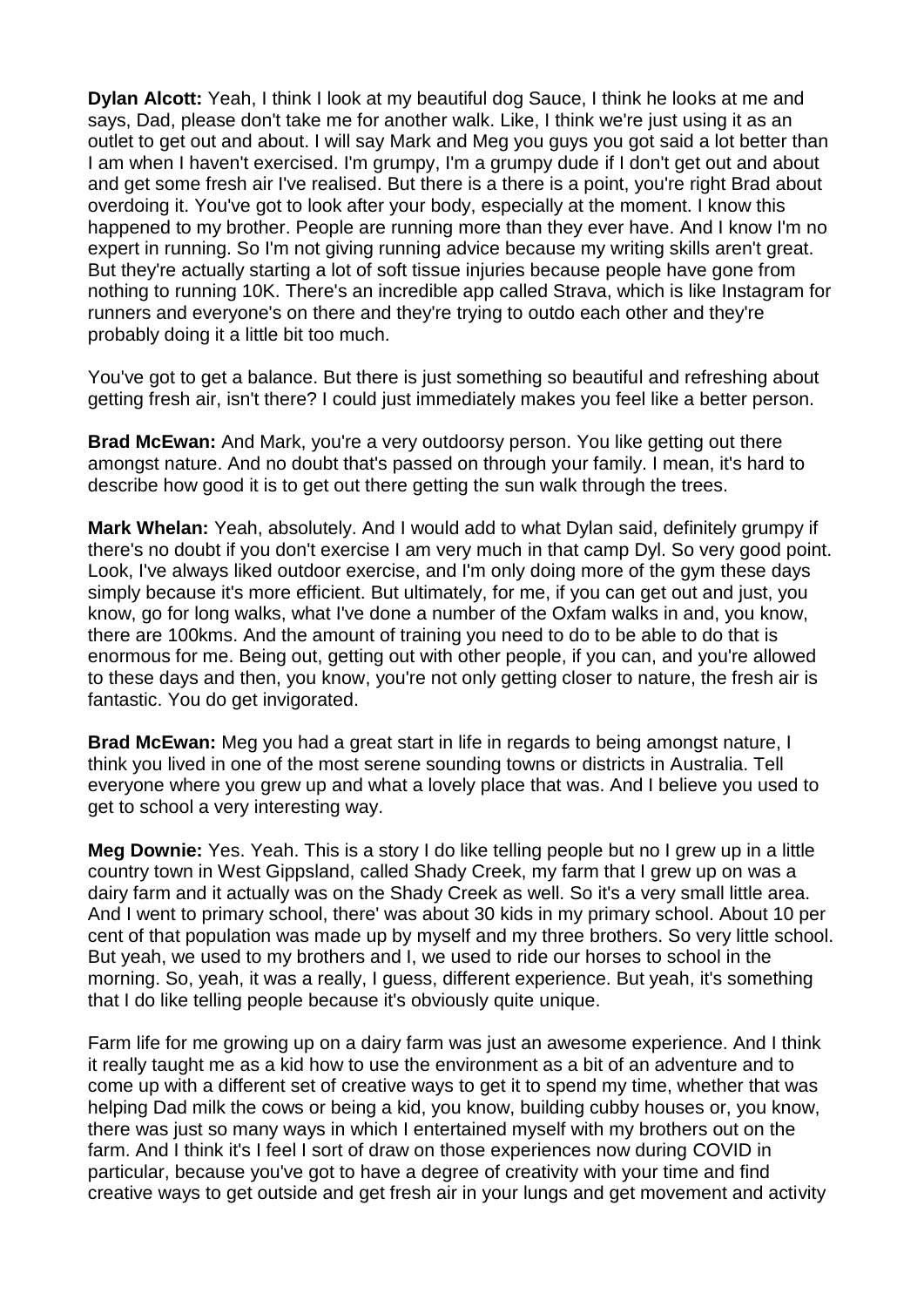in your life. So, yes, it was it was a great, I guess, foundation and for my life and something that I you know, I still sort of draw on the skills that I learnt on that farm.

**Brad McEwan:** Can I just ask we've spoken a lot about physical activity, but the theme here is movement as well. So to all of you, Mark, we'll start with you. What are other ways of moving and exercising that we can engaging, whether it's in the garden or it's doing things around the house where we are being active, but without thinking about it so much?

**Mark Whelan:** Yeah. That's interesting because I was talking to a customer yesterday and he's a pretty senior guy, the CEO of a company and we were talking about these issues and he said he misses even one little thing, like, you know, between meetings, he runs to meetings in the office all the time. But he's going to, he gets up and is physically moving from going from one meeting to another. And then obviously a lunch break. You can get a coffee, you can have a chat with a colleague in the environment we're in at the moment, you don't have that. A lot of you know, you're basically stationary. Make said you might set your office up some way, say you away. So I've tried to just, you know, incorporate into my day. Now, I will get up and go outside, even if it's just to, you know, check the mail, I will go and walk the dog obviously very quickly. I will get some movement going because it's so easy just to sit and stay still. So I think you've got to just put it front of mind, you've got to be able to think, well, I I've been sitting here for two hours. I need to go do something else. And even if it's making a phone call to a colleague, you know, Dylan's mentioned it with friends and things, you have to do that. If you don't, then you've becoming really stagnant. And I noticed in myself, that's why I've started to try and put this really front of mind for me, little things.

**Dylan Alcott:** I think the one best bit of advice that I can give is everybody can do exercise or movement in their own way. So there is a stereotypical I'm in lock down. I'm seeing all these people running, I'm going to go for a run, whatever it is, and you've got to stay within your own capabilities or whatever you can do. And you're so, right, I might be gardening, I might be walking the dog and I'll be doing a marathon. It's all relevant to what you physically can do. And you know, somebody like me who has a disability. You know, I just try and figure out ways that I can do whatever I can do. And it's been hard at the moment, and I'll be honest about that. But there are so many different ways you can get out and about and do things. And it's so true. Like if you want to call your best mate rather than sit on the catch and call him, just walk around the block and call. And you might think that that's not actually doing anything. But in terms of your physical well-being, your organs, everything, your mental capacity, your mindfulness, everything will improve if you do that.

I've got to say, though, I have had a crack at gardening and I am crap. I will be sticking that one in the pockets and I'll be trying to get someone on air tasker next time because I'm going to have no garden left.

**Brad McEwan:** Meg you're lucky you live in an area very close to nature. How do you fill in your day when you have some time that isn't directly physical activity?

**Meg Downie:** I am really fortunate I'm out in Mt Evelyn at the moment. Which is a beautiful little sort of bushy area just outside of Melbourne, so at the moment my weekends are filled with lots of gardening, lots of digging holes and pulling out plants and pulling out weeds. And my housemate last weekend built a wood shed out the back. So that was a bit of fun, filling that up with firewood as well. We've got a little goat and a sheep out here, so they keep us busy feeding them and tending to them. So, yes, that's been a massive part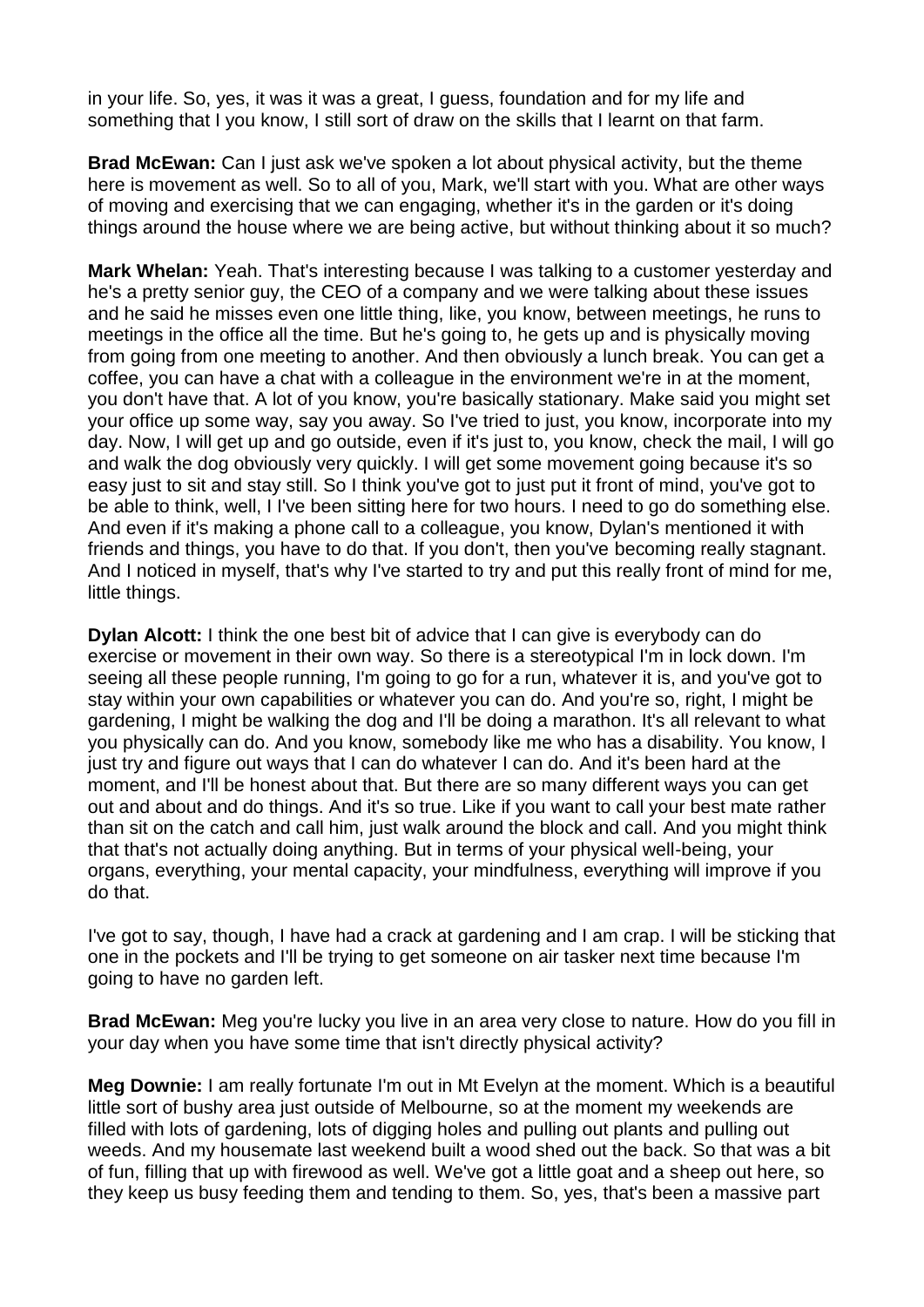of, I guess, my time outside of work and football at the moment. But there's heaps of other little things that I've sort of brought into my life as well. And it's been a bit of a trial, and error sort of finding out what works for me and what I'm what I'm enjoying. And one little sort of hobby that I've picked up, which I think you might find interesting, is these woodcarving. So I bought a little wood carving set a couple months ago when COVID started. And. Yeah, and I just found it a really therapeutic exercise. I've carved one of my little friend's nephew's, a stingray. I've carved out a little a little leaf I've carved my mum a wooden spoon. So, yeah, it's been it's been quite fun. I can't say that I'm very good at it, but it's been enjoyable.

**Brad McEwan:** Meg you're playing a sport that we all love, but part of it is you suffer injuries. Tell us about the really serious concussion you had and the aftermath of that.

**Meg Downie:** Yeah, so the 2017 inaugural AFLW year, it was round two and there was obviously a lot of Build-Up to round one and even, you know, the whole competition starting like there was just so much energy and so much excitement. And, you know, we'd really pre-season, we'd really worked so hard as a group and Dylan and I know you'll know this the amount of energy and effort that goes into preparing your body for big competitions is huge. And so you feel like when you get to game day, you know, you feel like you've put a lot of work into it to get to that point. Anyway so it was round two of the very first year of AFLW and I was, we were playing against Collingwood and the environment was quite electric.

We were down and in the game and we sort of fought our way back in the third quarter. And I was on the field and the ball was sort of coming towards me and I jumped and tapped it toward my team-mate and I felt something in my hamstring at the time. And as I landed on my feet, I was struck in the face with an elbow from one of the opposition players. And in that moment, I had ruptured my hamstring and got knocked out, clean, knocked out. So it was a very unfortunate few seconds in my life. But it was also quite, quite a scary experience. And I got put it in a neck brace and stretchered off the ground. So, yes, the recovery process from that took it took a bit of time. And since then, I've been doing, I suffered, quite severe concussion from that incident and got sent off to hospital for testing and things like that. And it took me a couple months to sort of get my cognitive functioning back to where it was. So, yeah, from that experience, I've been since involved with the Queensland Brain Institute and doing a lot of promotional work around making sure players protect their heads properly in football and raising awareness around how to treat people with concussion because those sort of following hours and days post a concussion experience, it's really critical that people are treated in the right manner and that you're doing all the right things just to help your brain recover.

**Brad McEwan:** Well, we are pleased that you're going okay now, but it would have been definitely scary for sure. Let's share a little bit more of ourselves to all of us. And so people that are watching this feel a little bit normal. What have been our bad habits during COVID, Dylan?

**Dylan Alcott:** Uber eats! Ub-er eats! Uber eats! It's easy. No, I at the moment I'm doing a diet where I do intermittent fasting where I try and wait through a period of time. I don't eat for 18 hours of the day. And that's easy when you're busy but when you're not busy, jeez it's hard. And I think that goes for all of us. And also, when you're bored, or personally tell me you guys honest. When you're bored, you just it's just straight, isn't it? It's just so easy just to fall into that trap. So it's been you know, don't worry if you are an athlete or a nonathlete it's exactly the same for all of us, I think if you talk to any pro athlete all around the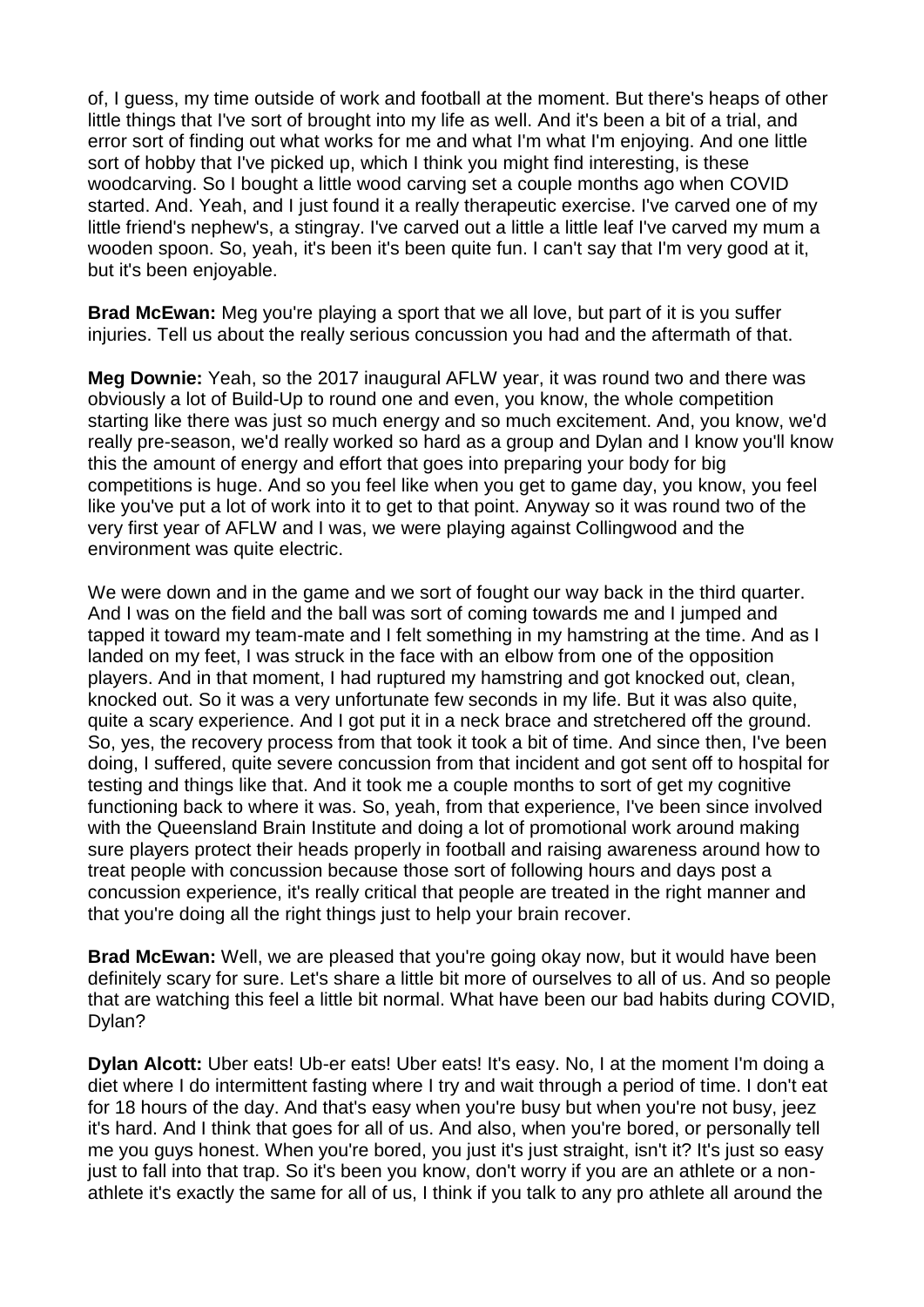world at the moment, that's been one of the problems, is definitely the one thing that I fall down on. And I'm getting back on the horse and being a lot fitter at the moment, which I'm happy about.

**Brad McEwan:** What about you, Mark? What would maybe members of your family say, yeah, well, maybe we need to work on this particular thing?

**Mark Whelan:** Yeah, I get that. I get lots of advice around this one Brad. Lots, there's no shortage of it. My wife is very good with the food and she's got me trying this thing that Dyl's tried with the, you know, don't not eat for 18 hours I struggle with that. You know, I suppose the problem is I have too many reds at night with too many too much sugar. So I usually have reds and chocolate and sitting still watching a lot of the footy because it's on every day at the moment. So I think they're the three bad things in my space so I'm trying to moderate each of those at the moment.

**Brad McEwan:** And Meg the fact that we're all talking about this Mark used the word there struggle. We all struggle don't we at times?

**Meg Downie:** Yeah, absolutely. I think, you know, even if someone doesn't sort of show it in like we're all no one's immune to struggle in their life. And I think everyone's definitely felt that over the last couple of months. And one of the things that sort of helped me through that experience is really just opening up and talking to people about it. And it's varied in, I guess, like some of the things that I've done and who have opened up to, it's you know, my line manager at work, she's fantastic. And we'll just sort of talk about it when we catch up, how we're travelling and some of the things that we're doing to get a good routine and balance in our life. And some of the other things that I'm doing is writing in a journal. And that's sort of the way that I've found that I can sort of express myself and get things off my chest. So, yeah, no one's immune to struggle. And I think you know if they say that they haven't struggled at some stage over the last few months, that they'd be pulling your leg. So, yes, I think we can all sort of get a bit of comfort from that as well, knowing that even when you are going through a difficult time, there are other people out there that are feeling it as well. And yeah, it's just about making small little changes on a daily basis to turn that around.

**Brad McEwan:** And really important too isn't it Dyl to communicate this, to talk to your friends or family and colleagues and say, hey, look, I'm struggling to get motivated. I'm not being physically active like I need to be?

**Dylan Alcott:** Mate I got a sore neck from nodding then because I couldn't agree more so than what Meg's saying and also how powerful is hearing other people say that it's OK and Meg I'm sure other people that you work with see you and go Meg's so good at her work, she plays AFLW and you know, you even hearing you say that and I am open to say that I've been struggling at times as well, especially at the moment because of how hard this year has been you know, and that's OK. And I think there is so much power in, you know, only being vulnerable, but also talking about it. And it might be a small struggle from 'I'm eating too much chocolate' to a bigger struggle, to 'I'm really struggling through my mental health'. And as you said, from elite sportspeople all the way down to people that work within ANZ or whatever it is, we all go through the same things and it's completely ok to feel that.

**Brad McEwan:** So a final word then from all of you. And we'll start with Mark. What are some basic tips? Maybe someone is in a rut. They're not motivated. The alarm goes off in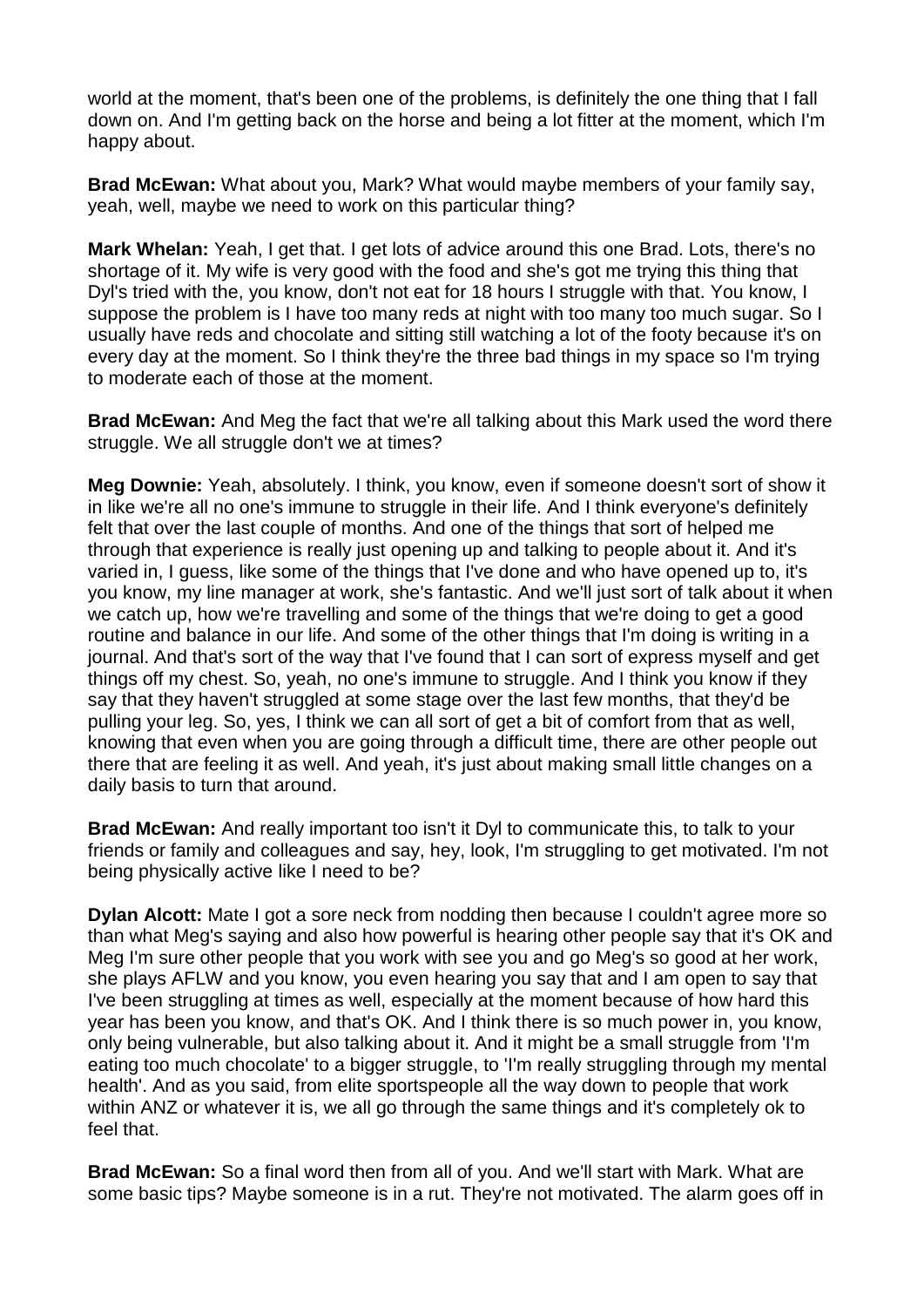the morning and they're turning it off. How do they turn that around? How do they set the goals that they can hopefully achieve?

**Mark Whelan:** I think it's the little things. I think you do have to have some degree of routine that within that routine, I think you've got to think about the little things that are really important to you as an individual. They'll be different for elite athletes, to you know, there'll be subtle differences to elite athletes to say business people. I found myself sitting in front of zoom and video meetings, you know, ten hours of a day these days. And so I'm trying to break that up a little bit. And I think people just need to remember what's important is their health as the primary issue and everything else should come after that. And so little things during the day to ensure that you're looking after yourself. Personally, I think is, whatever that might be.

# **Brad McEwan:** What about you Meg?

**Meg Downie:** I think that's, if I could sort of impart any lessons. And what's helped me over the last few months, it's really being kind of myself that's helped a lot. I think particularly, you know, I hold myself at a very high standard when it comes to my training and things like that. And at times it's just been I've sort of just felt like, you know what. I just don't want to train today. I don't have the motivation for it. And sometimes I think it's okay to feel like that and to accept that, you know what? I'm just having a bad day and that's okay.

So I found yeah, being kind to myself is a massive one. But then also at the beginning of COVID, I sort of found that I was looking at this situation as if it was like a challenging situation to be in. And I felt like I was, you know, a little bit down on myself and I tried to flip my mindset and look at this period of time as more so rather than sort of like wallowing in sadness or anything like that, flipping my mindset and looking at this as a challenge, a challenge in my life. And when I sort of flipped that and started thinking about it in a way that it was a challenge, it made me think, well, how can I, you know, what's the opportunity for growth in this experience? And that sort of helped me think of it more like a competition, you know? And I guess that's how my brain works. But I want to look back on this period of time when it's over, because one day it will end and go. You know what? I was really proud of the way that I stood up and I did these things, I brought these tips or tools or tricks into my life in order to overcome that challenge. And this is how I've grown as an individual. So yes. So that's sort of, I guess, the mindset that I've really tried to switch to it. And, you know, look at it in that lens.

**Brad McEwan:** We finish with words of wisdom from Dylan.

**Dylan Alcott:** Oh, look, I couldn't say it any better than that. It's so important to give ourselves a break at the moment because we can get so caught up in all the pressure of what's going on. And Meg, you said it so beautifully. You know, you do have to be kind. And one other thing that I've realised is we are not all alone in this. We are all going through this together. And it's so important to share resources but also connect with each other, because sometimes it can feel at the moment like, oh, everything's getting cancelled in my life. I'm losing this. I've gone down to four days at work and it just it just gets bigger and bigger. You know, as a as a cloud of pressure. And we will get through it. We really will.

**Brad McEwan:** Well, thank you, everyone. Mark, isn't it wonderful to be able to share ideas?